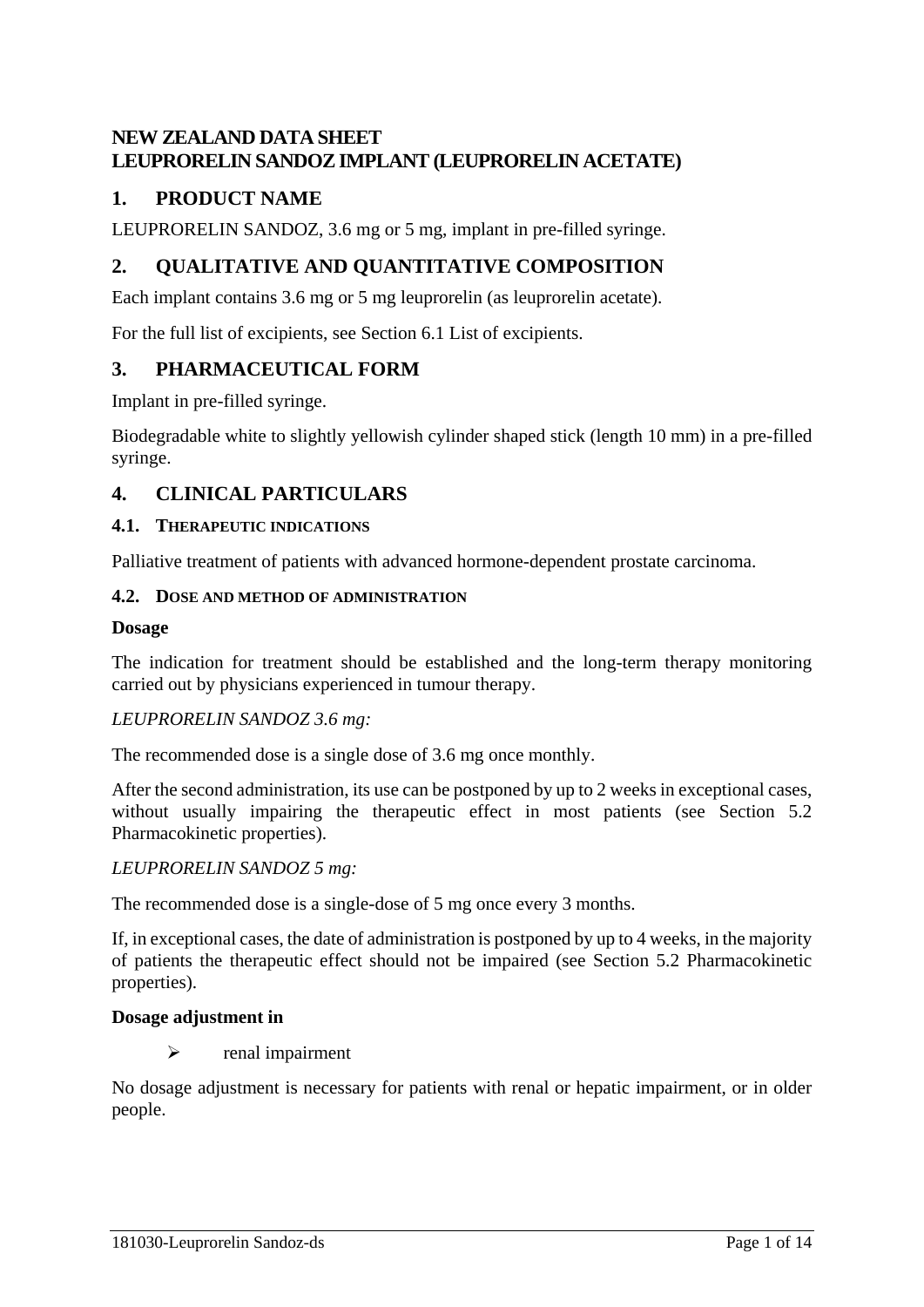$\triangleright$  Paediatrics

LEUPRORELIN SANDOZ is contraindicated in children and adolescents see Section [4.3](#page-3-0) Contraindications.

### **Method of administration**

One implant is injected subcutaneously into the anterior abdominal wall.

Before injection, a local anaesthetic may be given.

It is recommended that administration of an anti-androgen is started as adjunctive therapy about 5 days before starting LEUPRORELIN SANDOZ (see Section [4.4](#page-3-1) Special warnings and precautions for use).

### **Instructions for use**

Read these instructions carefully, as the applicator provided with this medicine could be different to others you have used.

- 1. Disinfect the injection site on the anterior abdominal wall below the navel line.
- 2. Remove the applicator from the sterile bag and check that the implant is visible in the repository (see framed area). For verifying, view the applicator against a light or gently shake it.



3. Pull the plunger of the applicator **completely backwards until you can see a complete line in the second window.**

*Please note:* The plunger can be pushed forward to inject the implant only if it has been previously **pulled back completely!**



- 4. Remove the protective cap from the needle.
- 5. Hold the main body of the applicator with one hand. With the other hand, pinch the patient's skin of the anterior abdominal wall below the navel line. See illustration. With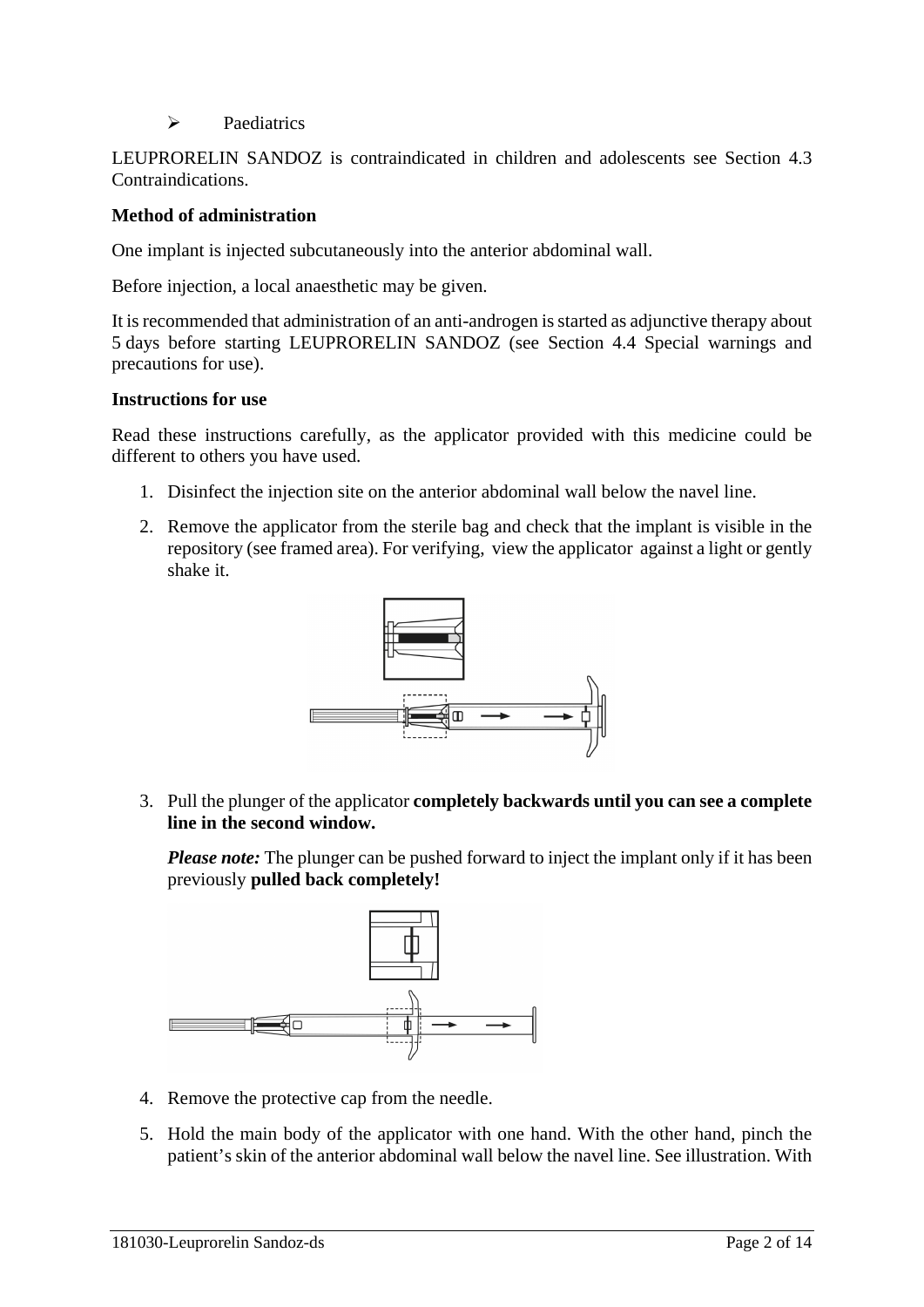the **needle opening facing upwards, insert the whole needle**. Do this at a slight angle, almost parallel to the skin into the subcutaneous tissue.



- 6. Carefully **pull** the applicator approximately **1 cm backwards**. This creates the puncture canal for the implant.
- 7. Inject the implant into the puncture canal by pushing the plunger **completely** forwards until it snaps into place and you **hear a click**.



8. Withdraw the needle. To ensure that the implant has been injected correctly, check that the light blue tip of the plunger is visible at the tip of the needle.



Both PSA and total testosterone levels in serum must be determined at the beginning and after 3-month use of LEUPRORELIN SANDOZ. The prostatic carcinoma is androgen-sensitive when testosterone concentrations are at castrate level  $(\leq 0.5 \text{ ng/ml})$  after 3 months and the PSA value has decreased. An early marked decline in the PSA value (approx. 80% of the baseline value) can be seen as a good prognostic indicator for long-term response to androgen withdrawal. Hormone-ablative therapy (e.g. LEUPRORELIN SANDOZ) is then indicated.

When PSA values remain unchanged or have increased in patients with suppressed testosterone, the prostatic carcinoma is androgen-insensitive. In such cases, continuation of hormone-ablative therapy is not suitable.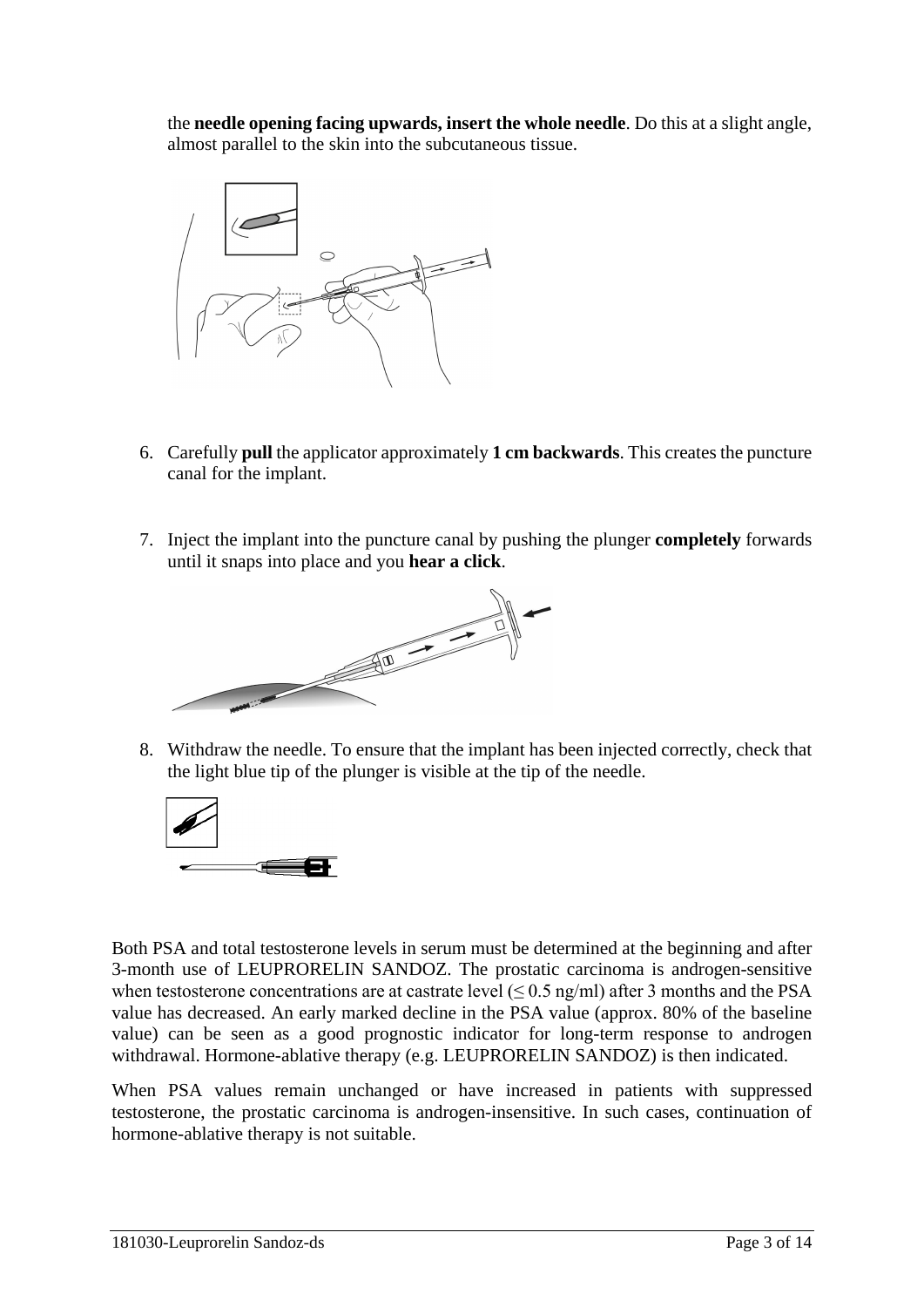However, if the patient has shown a clinical response (e.g. improvement in pain and dysuria symptoms, reduction in size of prostate), the result must be considered to be a false negative. In these rare cases, administration of LEUPRORELIN SANDOZ should be continued for another 3 months and the PSA value be checked again; moreover, the patient should be very closely monitored with regard to clinical symptoms.

Therapy of advanced, hormone-dependent prostate carcinoma with LEUPRORELIN SANDOZ is generally a long-term therapy.

### <span id="page-3-0"></span>**4.3. CONTRAINDICATIONS**

Hypersensitivity to the active substance or to any of the excipients listed in Section [6.1](#page-12-0) List of excipients, or to other LHRH analogues.

Confirmed hormone independence of the carcinoma.

LEUPRORELIN SANDOZ is contraindicated in women and paediatric patients.

### <span id="page-3-1"></span>**4.4. SPECIAL WARNINGS AND PRECAUTIONS FOR USE**

Patients with hypertension should be carefully monitored.

There is an increased risk of incident depression (which may be severe) in patients being treated with GnRH agonists (gonadotropin-releasing hormone agonists), such as LEUPRORELIN SANDOZ. Patients must be informed of this risk and treated as appropriate if symptoms occur.

Allergic and anaphylactic reactions have been observed. They include both local reactions at the site of injection and systemic symptoms.

Post marketing reports of convulsions have been observed in patients on leuprorelin acetate therapy with or without a history of epilepsy, convulsions or predisposing factors.

Following surgical castration, LEUPRORELIN SANDOZ causes no further reduction of testosterone concentration.

On account of the short-term increase in the serum testosterone concentration at the start of treatment, which can temporarily intensify certain symptoms of disease, patients with a risk of neurological complications, spinal metastasis and urinary tract obstruction should be constantly monitored during the first weeks of treatment, as far as possible as in-patients.

The additional administration of a suitable anti-androgen should be considered for the initial phase of treatment, to mitigate the possible sequelae of the initial testosterone surge and the worsening of the clinical symptoms.

Therapeutic success should be regularly monitored (but particularly if there is evidence of progression despite appropriate treatment) by means of clinical examinations (digital rectal examination of the prostate, ultrasound, skeletal scintigraphy, computed tomography) and by checking phosphatases and/or the prostate specific antigen (PSA) and serum testosterone concentration.

Decreased bone density has been reported following long-term treatment with a GnRH agonist or after an orchiectomy. In patients at risk this may lead to osteoporosis and increased risk of pathological fractures.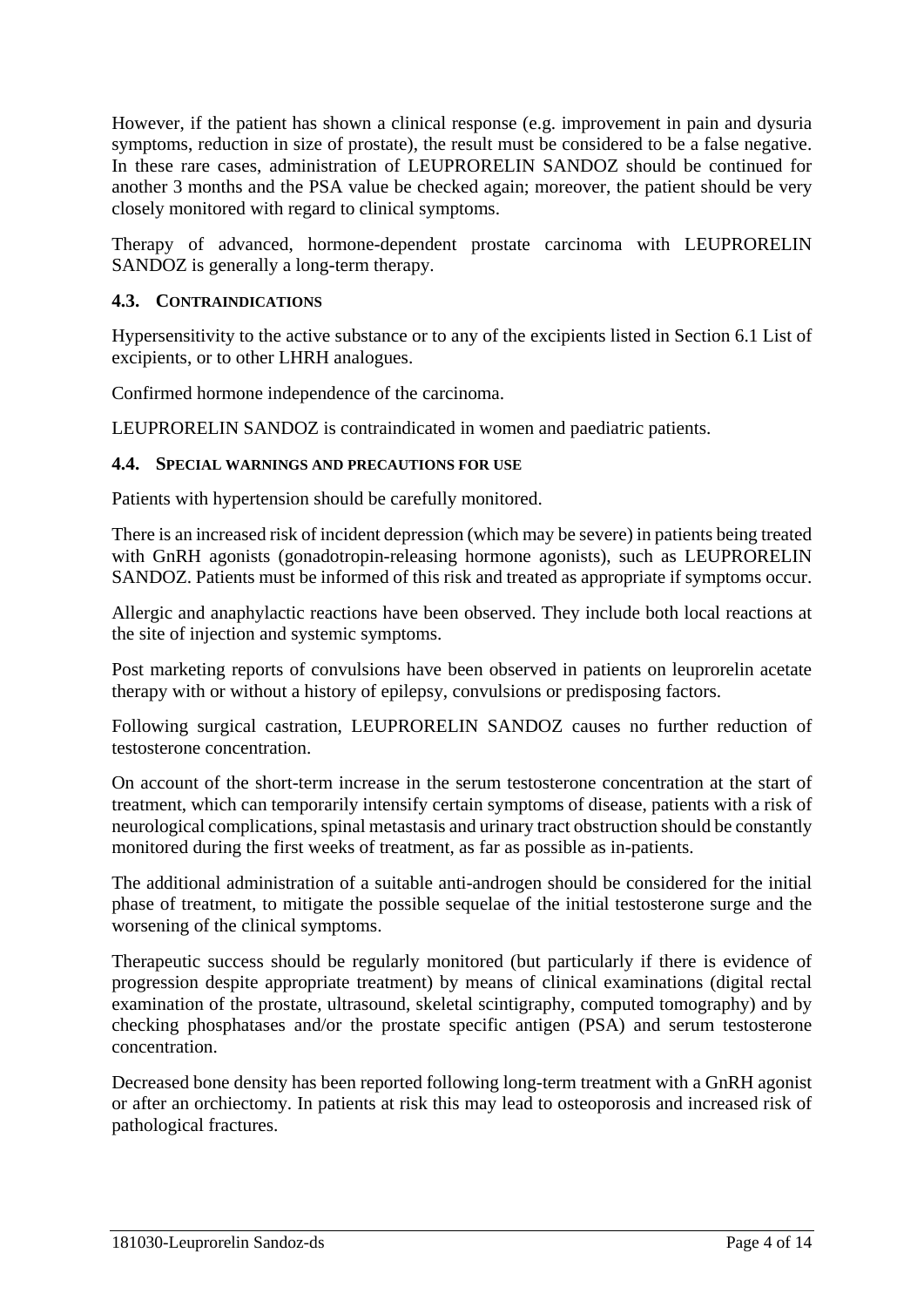A change in glucose tolerance has been reported in some patients being treated with LHRH analogues. Diabetics must be very closely monitored during treatment with LEUPRORELIN SANDOZ.

Androgen deprivation therapy may prolong the QT interval.

In patients with a history of or risk factors for QT prolongation and in patients receiving concomitant medicinal products that might prolong the QT interval (see Section [4.5](#page-4-0) Interaction with other medicines and other forms of interaction) physicians should assess the benefit risk ratio including the potential for Torsade de pointes prior to initiating LEUPRORELIN SANDOZ.

### **Use in the elderly**

No data available.

### **Paediatric use**

See Section [4.2](#page-0-0) Dose and method of administration.

### **Effects on laboratory tests**

No data available.

#### <span id="page-4-0"></span>**4.5. INTERACTIONS WITH OTHER MEDICINES AND OTHER FORMS OF INTERACTIONS**

Since androgen deprivation treatment may prolong the QT interval, the concomitant use of LEUPRORELIN SANDOZ with medicinal products known to prolong the QT interval or medicinal products able to induce Torsade de pointes such as class IA (e.g. quinidine, disopyramide) or class III (e.g. amiodarone, sotalol, dofetilide, ibutilide) antiarrhythmic medicinal products, methadone, moxifloxacin, antipsychotics, etc. should be carefully evaluated (see Section [4.4](#page-3-1) Special warnings and precautions for use).

### **4.6. FERTILITY, PREGNANCY AND LACTATION**

### **Effects on fertility**

LEUPRORELIN SANDOZ is intended only for use in male patients.

### **Use in pregnancy**

In reproductive toxicity studies on rabbits, increased foetal mortality and reduced foetal weight were observed. Effects on foetal mortality are anticipated consequences of the pharmacodynamic effect of this substance.

### **Use in lactation**

No data available.

### **4.7. EFFECTS ON ABILITY TO DRIVE AND USE MACHINES**

This medicinal product may alter reactivity to such an extent, even when used as intended, that the ability to drive and use machines is impaired. This is due to the fatigue occurring in a few patients, particularly at the start of treatment, which may also be caused by the underlying tumour disease.

This applies to an even greater extent in combination with alcohol.

### **4.8. UNDESIRABLE EFFECTS**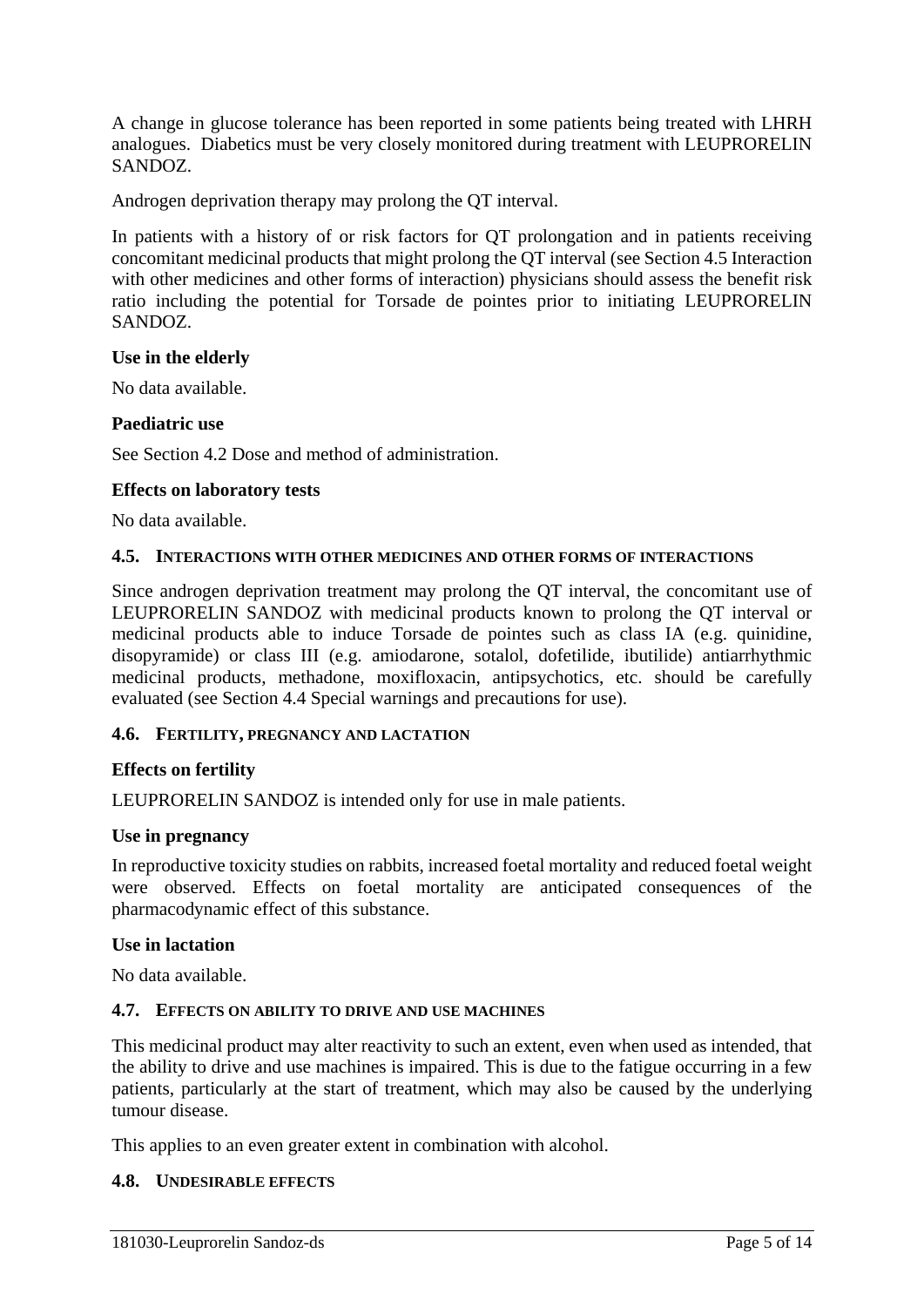Initially there is normally a short-term increase in the serum testosterone concentration, which can temporarily aggravate certain symptoms of disease (bone pain or an increase in bone pain, obstruction of the urinary tract and its consequences, spinal cord compression, muscle weakness in the legs, lymphatic oedema). This increase in symptoms normally regresses spontaneously without LEUPRORELIN SANDOZ having to be discontinued.

Undesirable effects may occur due to the withdrawal of the sex hormones.

Tabulated list of adverse reactions:

The side effects are listed based on system organ class and MedDRA frequency convention:

| Very common: $\geq 1/10$ |                                                       |
|--------------------------|-------------------------------------------------------|
|                          | Common: $\geq 1/100, < 1/10$                          |
| Uncommon:                | $\geq 1/1,000,< 1/100$                                |
| Rare:                    | $\geq 1/10,000, \leq 1/1,000$                         |
| Very rare:               | < 1/10,000                                            |
| Not known:               | frequency cannot be estimated from the available data |

| Leuprorelin Sandoz 3.6 mg                |                       |                                                       |                                                                                                                |      |                                                                                                                   |             |
|------------------------------------------|-----------------------|-------------------------------------------------------|----------------------------------------------------------------------------------------------------------------|------|-------------------------------------------------------------------------------------------------------------------|-------------|
|                                          | <b>Very</b><br>common | Common                                                | <b>Uncommon</b>                                                                                                | Rare | Very rare                                                                                                         | Not known   |
| Immune system<br>disorders               |                       |                                                       |                                                                                                                |      | General<br>allergic<br>reactions<br>(fever, skin<br>rash, pruritus,<br>eosinophilia)<br>anaphylactic<br>reactions |             |
| Metabolism and<br>nutrition<br>disorders |                       | Increase in<br>appetite                               | Decreased<br>appetite,<br>changes in<br>diabetes<br>(increase or<br>decrease in<br>blood<br>glucose<br>levels) |      |                                                                                                                   |             |
| Psychiatric<br>disorders                 |                       | Sleep<br>disturbances,<br>mood changes,<br>depression |                                                                                                                |      |                                                                                                                   |             |
| Nervous system<br>disorders              |                       | Paraesthesia                                          | headache,<br>dizziness                                                                                         |      | Transient<br>dysgeusia,<br>apoplexy of<br>the pituitary<br>gland*                                                 | Convulsions |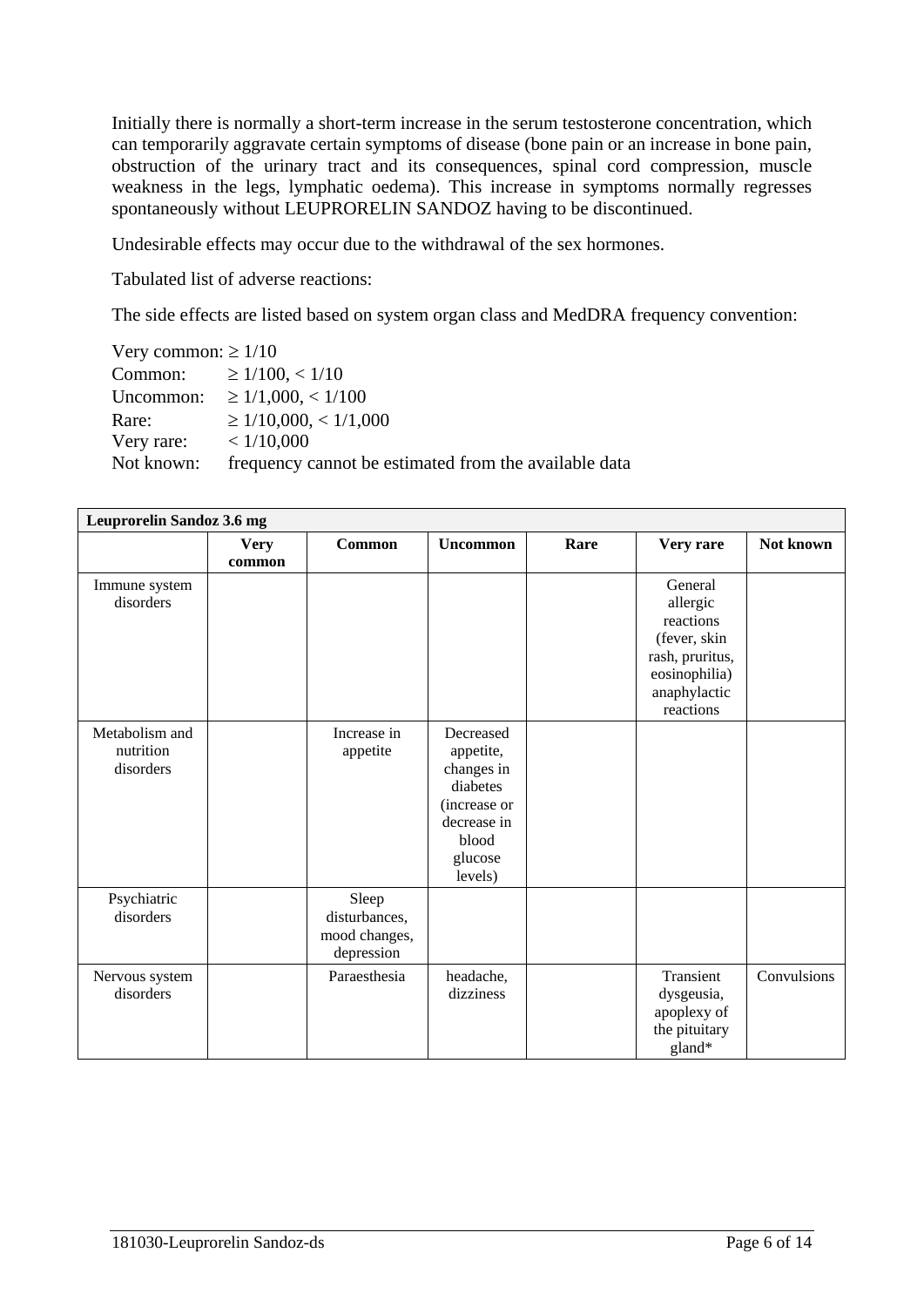| <b>Leuprorelin Sandoz 3.6 mg</b>                         |                                                 |                                      |                                                                         |                       |                                                       |                                                                                                                                                                                                      |
|----------------------------------------------------------|-------------------------------------------------|--------------------------------------|-------------------------------------------------------------------------|-----------------------|-------------------------------------------------------|------------------------------------------------------------------------------------------------------------------------------------------------------------------------------------------------------|
|                                                          | <b>Very</b><br>common                           | <b>Common</b>                        | <b>Uncommon</b>                                                         | Rare                  | Very rare                                             | Not known                                                                                                                                                                                            |
| Cardiac disorders                                        |                                                 |                                      |                                                                         |                       |                                                       | <b>QT</b><br>prolongation<br>(see Sections<br>4.4 Special<br>warnings<br>and<br>precautions<br>for use and<br>4.5<br>Interaction<br>with other<br>medicines<br>and other<br>forms of<br>interaction) |
| Vascular<br>disorders                                    | hot flushes<br>with<br>outbreaks of<br>sweating |                                      | changes in<br>blood<br>pressure<br>(hypertensio<br>n or<br>hypotension) | thrombosis            |                                                       |                                                                                                                                                                                                      |
| Respiratory,<br>thoracic and<br>mediastinal<br>disorders |                                                 |                                      | <b>Breathing</b><br>difficulty                                          | Pulmonary<br>embolism |                                                       | Interstitial<br>lung disease                                                                                                                                                                         |
| Gastrointestinal<br>disorders                            |                                                 |                                      | Diarrhoea                                                               |                       | nausea/vomiti<br>ng                                   |                                                                                                                                                                                                      |
| Skin and<br>subcutaneous<br>tissue disorders             |                                                 |                                      | Alopecia,<br>dry skin and<br>mucosa,<br>nocturnal<br>sweating           |                       |                                                       |                                                                                                                                                                                                      |
| Musculoskeletal<br>and connective<br>tissue disorders    | Bone pain                                       |                                      |                                                                         |                       | Joint and/or<br>back pain and<br>muscle<br>discomfort | Bone<br>demineralisa<br>tion (see<br>section 4.4<br>Special<br>warnings<br>and<br>precautions<br>for use)                                                                                            |
| Renal and urinary<br>disorders                           |                                                 | Nocturia,<br>dysuria,<br>pollakiuria | Urinary<br>retention                                                    |                       |                                                       |                                                                                                                                                                                                      |
| Reproductive<br>system and breast<br>disorders           | Reduced<br>libido and<br>sexual<br>potency      |                                      | Testicular<br>size<br>reduction,<br>testicle pain,<br>gynaecomast<br>ia |                       |                                                       |                                                                                                                                                                                                      |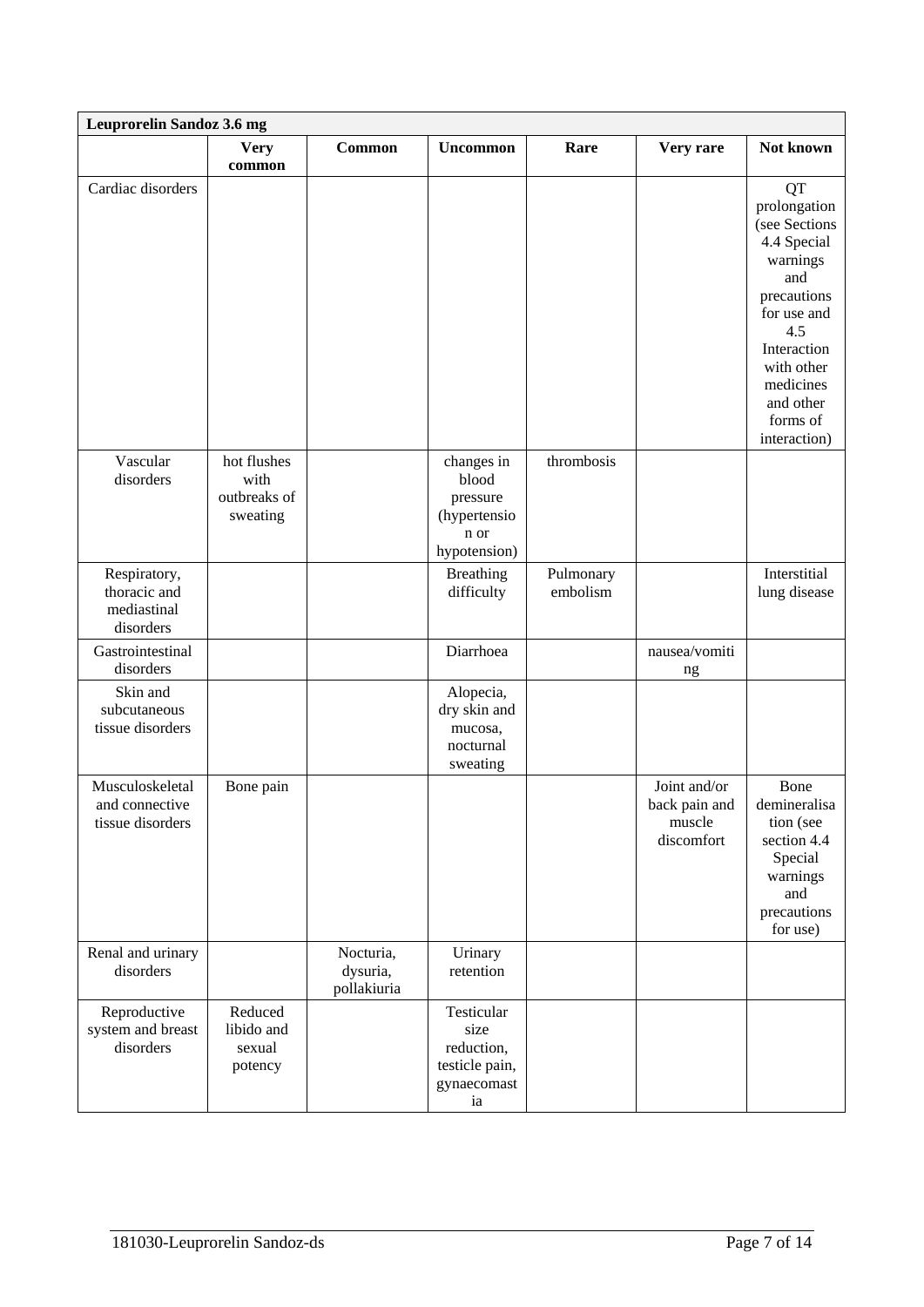| <b>Leuprorelin Sandoz 3.6 mg</b>                              |                          |               |                                                                                                                                                                                                                                                    |      |                                                                                                                                                                                               |                                                                                  |
|---------------------------------------------------------------|--------------------------|---------------|----------------------------------------------------------------------------------------------------------------------------------------------------------------------------------------------------------------------------------------------------|------|-----------------------------------------------------------------------------------------------------------------------------------------------------------------------------------------------|----------------------------------------------------------------------------------|
|                                                               | <b>Very</b><br>common    | <b>Common</b> | <b>Uncommon</b>                                                                                                                                                                                                                                    | Rare | Very rare                                                                                                                                                                                     | Not known                                                                        |
| General disorders<br>and<br>administration<br>site conditions | Increased<br>diaphoresis |               |                                                                                                                                                                                                                                                    |      | Oedema,<br>tiredness;<br>local skin<br>reactions, e.g.<br>reddening or<br>induration at<br>the site of<br>injection,<br>which usually<br>regresses even<br>when<br>treatment is<br>continued. | In isolated<br>cases, an<br>abscess has<br>appeared at<br>the injection<br>site. |
| Investigations                                                |                          |               | Weight gain,<br>weight loss,<br>increase in<br>enzymes<br>such as<br>lactate<br>dehydrogena<br>se (LDH),<br>alkaline<br>phosphatase<br>$(AP)$ or<br>transaminase<br>s such as<br><b>ALT</b><br>(SGPT),<br><b>AST</b><br>(SGOT) or<br>$\gamma$ -GT. |      |                                                                                                                                                                                               |                                                                                  |

| <b>Leuprorelin Sandoz 5 mg</b>           |                       |                                                   |                                                                                        |                                                                                                           |           |           |
|------------------------------------------|-----------------------|---------------------------------------------------|----------------------------------------------------------------------------------------|-----------------------------------------------------------------------------------------------------------|-----------|-----------|
|                                          | <b>Very</b><br>common | Common                                            | <b>Uncommon</b>                                                                        | Rare                                                                                                      | Very rare | Not known |
| Immune system<br>disorders               |                       |                                                   | General<br>allergic<br>reactions<br>(fever,<br>itching,<br>eosinophilia,<br>skin rash) | Anaphylactic<br>reactions                                                                                 |           |           |
| Metabolism and<br>nutrition<br>disorders |                       | Decreased<br>appetite,<br>increase in<br>appetite |                                                                                        | Changes in<br>diabetic<br>metabolic<br>status<br>(increase or)<br>decrease in<br>blood glucose<br>values) |           |           |
| Psychiatric<br>disorders                 |                       | Mood changes,<br>depression, sleep<br>disorders   |                                                                                        |                                                                                                           |           |           |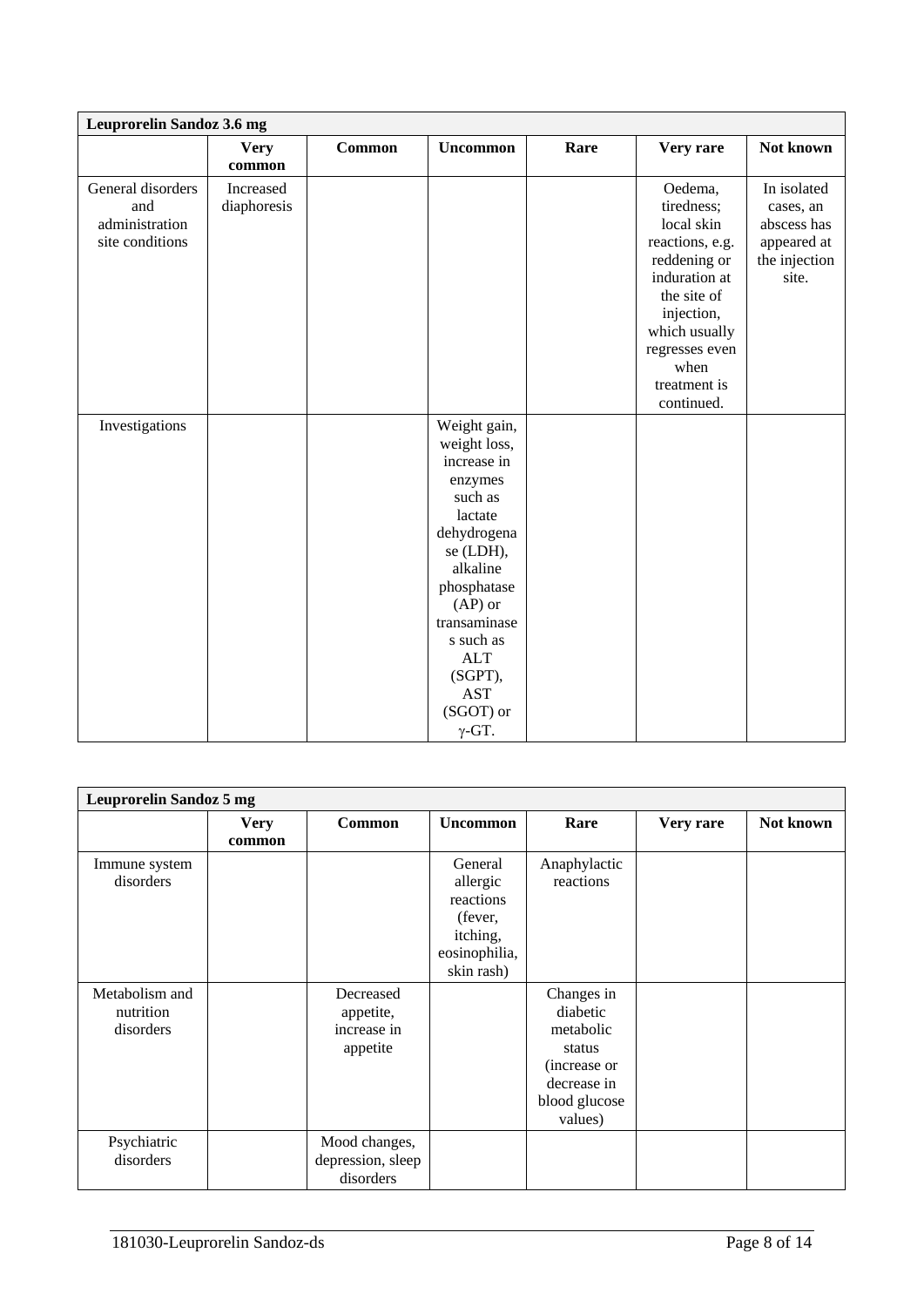| <b>Leuprorelin Sandoz 5 mg</b>                           |                       |                                          |                                                 |                                                                                               |                                                                                                                                         |                                                                                                                                                                                                      |
|----------------------------------------------------------|-----------------------|------------------------------------------|-------------------------------------------------|-----------------------------------------------------------------------------------------------|-----------------------------------------------------------------------------------------------------------------------------------------|------------------------------------------------------------------------------------------------------------------------------------------------------------------------------------------------------|
|                                                          | <b>Very</b><br>common | <b>Common</b>                            | <b>Uncommon</b>                                 | Rare                                                                                          | Very rare                                                                                                                               | Not known                                                                                                                                                                                            |
| Nervous system<br>disorders                              |                       | Headache,<br>paraesthesia                |                                                 | Vertigo,<br>transient<br>dysgeusia                                                            | Apoplexy of<br>the pituitary<br>gland after<br>initial<br>administration<br>of leuprorelin<br>in patients<br>with pituitary<br>adenoma* | Convulsions                                                                                                                                                                                          |
| Cardiac disorders                                        |                       |                                          |                                                 |                                                                                               |                                                                                                                                         | <b>QT</b><br>prolongation<br>(see Sections<br>4.4 Special<br>warnings<br>and<br>precautions<br>for use and<br>4.5<br>Interaction<br>with other<br>medicines<br>and other<br>forms of<br>interaction) |
| Vascular<br>disorders                                    | Hot flushes           |                                          |                                                 | Changes in<br>blood pressure<br>(hypertension<br><sub>or</sub><br>hypotension),<br>thrombosis |                                                                                                                                         |                                                                                                                                                                                                      |
| Respiratory,<br>thoracic and<br>mediastinal<br>disorders |                       |                                          |                                                 | Pulmonary<br>embolism                                                                         |                                                                                                                                         | Interstitial<br>lung disease                                                                                                                                                                         |
| Gastrointestinal<br>disorders                            |                       | Nausea/vomiting                          | Diarrhoea                                       |                                                                                               |                                                                                                                                         |                                                                                                                                                                                                      |
| Skin and<br>subcutaneous<br>tissue disorders             |                       |                                          | Dry skin or<br>mucosa,<br>nocturnal<br>sweating | Alopecia                                                                                      |                                                                                                                                         |                                                                                                                                                                                                      |
| Musculoskeletal<br>and connective<br>tissue disorders    | Bone pain             | Joint and/or<br>back pain,<br>myasthenia |                                                 |                                                                                               |                                                                                                                                         | Bone<br>demineralisa<br>tion (see<br>section 4.4<br>Special<br>warnings<br>and<br>precautions<br>for use)                                                                                            |
| Renal and urinary<br>disorders                           |                       | Nocturia,<br>dysuria,<br>pollakiuria     | Urinary<br>retention                            |                                                                                               |                                                                                                                                         |                                                                                                                                                                                                      |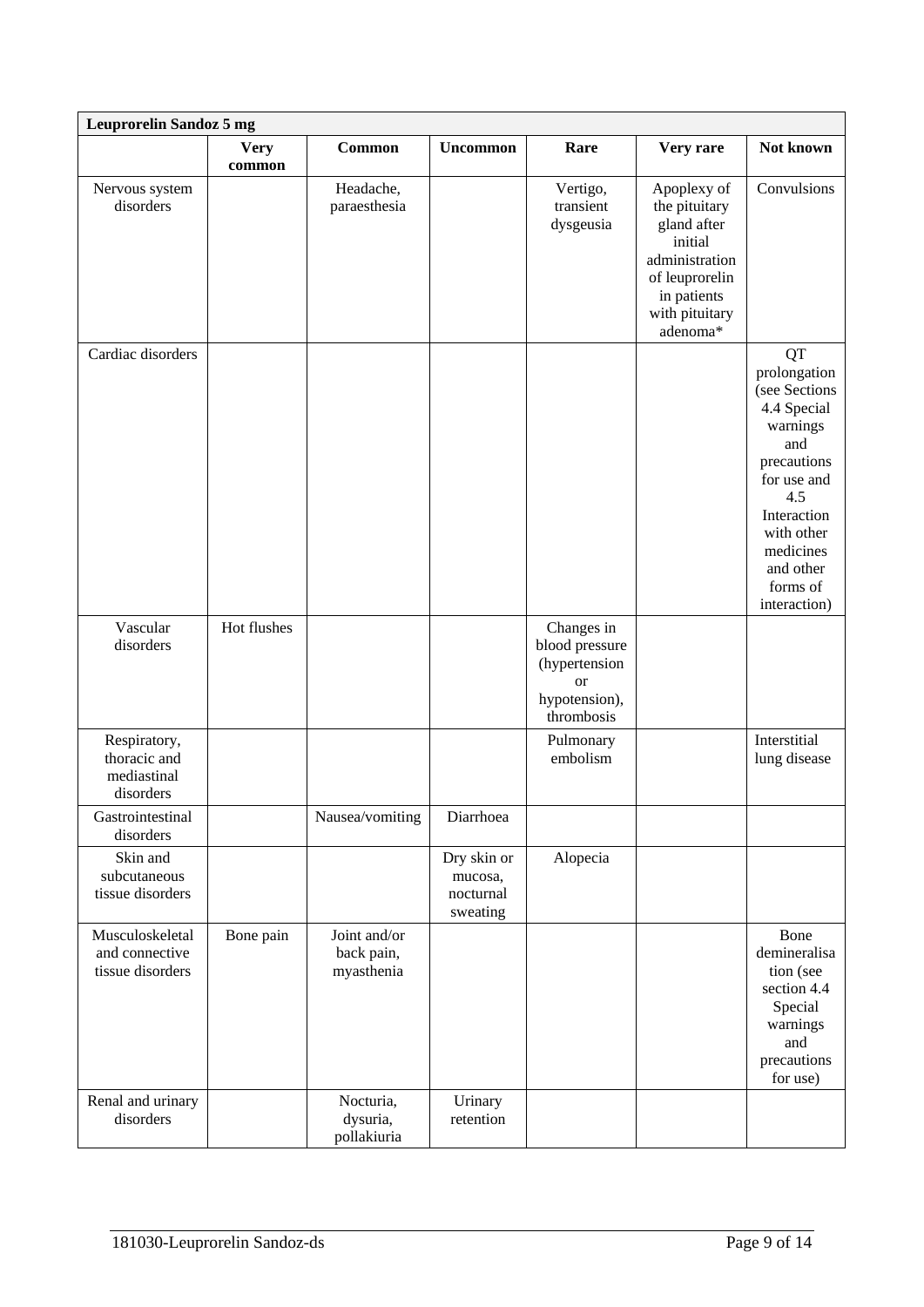| <b>Leuprorelin Sandoz 5 mg</b>                                |                                                                                                                                                                                                  |                                                                                                                                                                                              |                    |      |           |           |
|---------------------------------------------------------------|--------------------------------------------------------------------------------------------------------------------------------------------------------------------------------------------------|----------------------------------------------------------------------------------------------------------------------------------------------------------------------------------------------|--------------------|------|-----------|-----------|
|                                                               | <b>Very</b><br>common                                                                                                                                                                            | <b>Common</b>                                                                                                                                                                                | <b>Uncommon</b>    | Rare | Very rare | Not known |
| Reproductive<br>system and breast<br>disorders                | Reduction in<br>- or loss of -<br>libido and<br>sexual<br>potency,<br>reduction in<br>size of the<br>testicles                                                                                   | Gynaecomastia                                                                                                                                                                                | Testicular<br>pain |      |           |           |
| General disorders<br>and<br>administration<br>site conditions | Increased<br>sweating,<br>reactions at<br>the injection<br>site e.g.<br>reddening,<br>pain,<br>oedema,<br>itching<br>which<br>usually<br>subsided<br>even when<br>treatment<br>was<br>continued. | Fatigue,<br>peripheral<br>oedema                                                                                                                                                             |                    |      |           |           |
| Investigations                                                | Weight gain                                                                                                                                                                                      | Weight loss,<br>increases in<br>LDH,<br>transaminases<br>(ALT, AST),<br>gamma-GT and<br>alkaline<br>phosphatase,<br>which may also<br>be a<br>manifestation of<br>the underlying<br>disease. |                    |      |           |           |

*\*Pituitary apoplexy:*As with other medicinal products in this substance class, there have been reports of very rare cases of pituitary apoplexy following initial administration of leuprorelin in patients with pituitary adenoma.

There have been post-marketing reports of interstitial pneumonia mainly in Japan.

There has been an isolated case of thrombosis of the central retinal artery.

### *Special notes*

The response to LEUPRORELIN SANDOZ therapy can be monitored by measuring serum concentrations of testosterone, acid phosphatase and PSA (prostate-specific antigen).

Testosterone levels initially increase upon initiation of therapy, but decreases over a period of 2 weeks. After 2 - 4 weeks, the testosterone concentrations reached are comparable to those observed following bilateral orchiectomy, remaining then constant over the entire treatment period.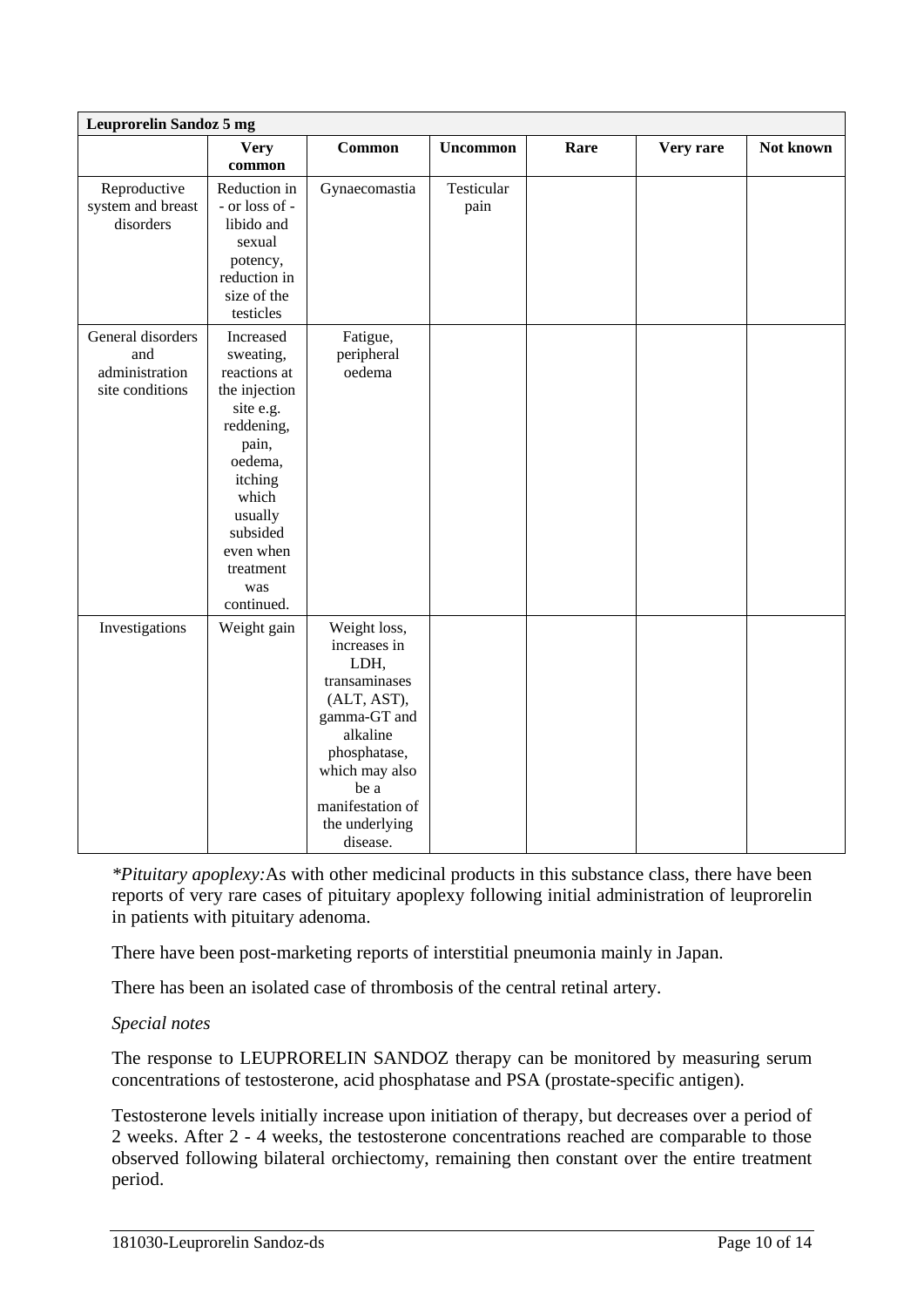A transient increase in acid phosphatase levels may occur in the initial phase of treatment. Normal levels or levels approaching normal are usually reached again after a few weeks.

In rare cases injection abscesses have occurred. In one case of injection abscesses inadequate absorption of leuprorelin from the depot formulation was observed, therefore testosterone levels should be monitored in such cases. *Reporting of suspected adverse reactions*

Reporting suspected adverse reactions after authorisation of the medicine is important. It allows continued monitoring of the benefit/risk balance of the medicine. Healthcare professionals are asked to report any suspected adverse reactions [https://nzphvc.otago.ac.nz/reporting/.](https://nzphvc.otago.ac.nz/reporting/)

### **4.9. OVERDOSE**

No symptoms of intoxication have been observed to date.

Even when doses were administered of up to 20 mg leuprorelin acetate per day for 2 years, as was the case in the first clinical studies, no other or new undesirable effects were observed which differed from those occurring after daily administration of 1 mg or three-monthly administration of 11.25 mg.

For advice on the management of overdose please contact the National Poisons Centre on 0800 POISON (0800 764766).

# **5. PHARMACOLOGICAL PROPERTIES**

### **5.1. PHARMACODYNAMIC PROPERTIES**

Pharmacotherapeutic group: Endocrine therapy, Hormones and related agents, Gonadotropin releasing hormone analogues ATC code: L02AE02

### **Mechanism of action**

Leuprorelin acetate, the active substance of LEUPRORELIN SANDOZ, is a synthetic analogue of the naturally-occurring hypothalamic "releasing factor" LHRH, which controls the release of the gonadotropic hormones LH (luteinising hormone) and FSH (follicle-stimulating hormone) from the anterior lobe of the pituitary gland. These hormones in turn stimulate the synthesis of gonadal steroids.

Unlike physiological LHRH, which is released in a pulsatile manner from the hypothalamus, leuprorelin acetate - also known as LHRH agonist - blocks the LHRH receptors of the pituitary gland continuously during long-term therapy, and after initial short-term stimulation causes their down regulation. As a result, there is reversible pituitary suppression of gonadotropin release with a subsequent decrease in testosterone concentrations.

The testosterone concentration is lowered and this consequently influences growth carcinomatous prostate tissue, which is normally stimulated by dihydrotestosterone, produced by the reduction of testosterone in prostatic cells.

Continuous administration of leuprorelin acetate leads to a decrease in the number and/or sensitivity (so-called "down regulation") of receptors in the pituitary gland, and consequently to a decrease in the concentrations of LH, FSH and DHT. In the process, the testosterone level is reduced to the castration level.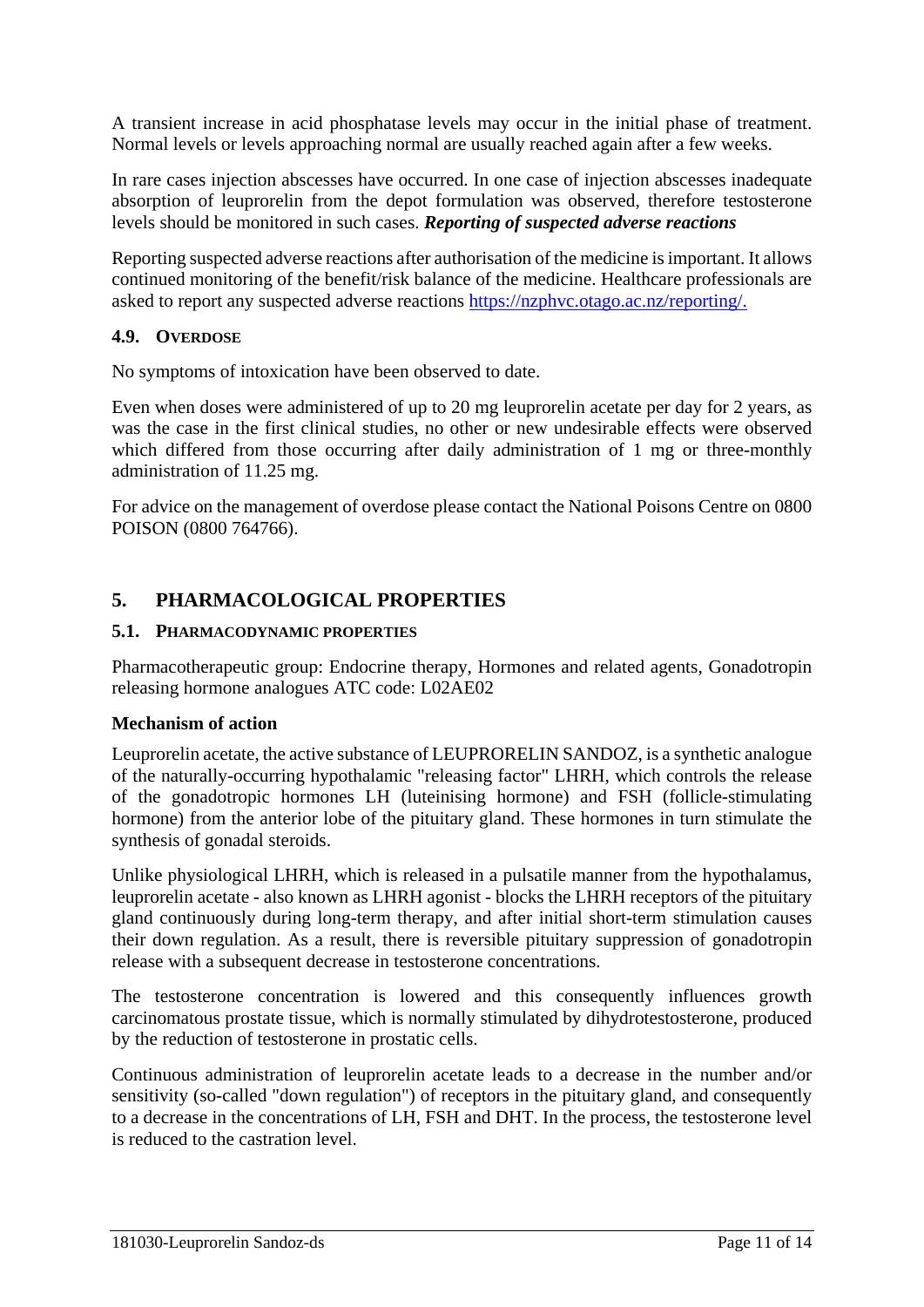An anti-androgenic effect and growth inhibition of prostatic carcinomas have also been demonstrated in animal trials.

According to preclinical and clinical studies, monthly treatment with leuprorelin acetate inhibits the release of gonadotropin after initial stimulation.

In man, subcutaneous administration of leuprorelin acetate causes an initial increase in LH (luteinising hormone) and FSH (follicle-stimulating hormone), characterised by a transient increase in concentrations of testosterone and dihydrotestosterone.

Since an associated short-term symptomatic aggravation of the disease has been observed in the first 3 weeks in isolated cases, adjuvant administration of anti-androgens is to be considered in men with prostate carcinoma.

In contrast, long-term therapy with leuprorelin acetate causes a decrease in LH and FSH concentrations in all patients; androgen concentrations in men are reached similar to those following bilateral orchiectomy. These changes usually appear 2 - 3 weeks after start of therapy and are maintained for the entire treatment period. For that reason, the hormonal sensitivity of prostatic carcinomas and the possible therapeutic value of orchiectomy can also be investigated with leuprorelin acetate. If necessary, orchiectomy may be replaced by monthly administration of leuprorelin acetate. So far, it has been possible to maintain castrate testosterone levels following continuous administration of leuprorelin acetate over 5 years.

### **Clinical trials**

No data available.

### <span id="page-11-0"></span>**5.2. PHARMACOKINETIC PROPERTIES**

### **Absorption**

### *For 3.6 mg strength:*

Following injection of the implant, leuprorelin acetate (the active substance) is continuously released from the polymer (consisting of glycolic acid and lactic acid at a 1:1 ratio) over a period of 1 month. The polymer is absorbed in the same way as surgical suture material.

Within 1 hour, serum levels of 676 pg/ml are measured. Detectable levels of leuprorelin in serum are present for more than 1 month. After two LEUPRORELIN SANDOZ injections, given at an interval of 28 days, detectable serum leuprorelin levels are present for up to 67 days after initial dosing.

### *For 5 mg strength:*

The active substance, leuprorelin acetate, is continuously released from the polylactic acid polymer over a period of up to 182 days (26 weeks) following injection of the LEUPRORELIN SANDOZ biodegradable implant. The polymer is absorbed in the same way as surgical suture material.

Within 2 hours after subcutaneous single-dose application of LEUPRORELIN SANDOZ peak serum leuprorelin levels of 5216 pg/ml (5.2 ng/ml) have been measured.

The AUC during 3 months' treatment with LEUPRORELIN SANDOZ was 32.4 ng/ml\*d.

Detectable levels in serum are present for up to 182 days (26 weeks) after administration.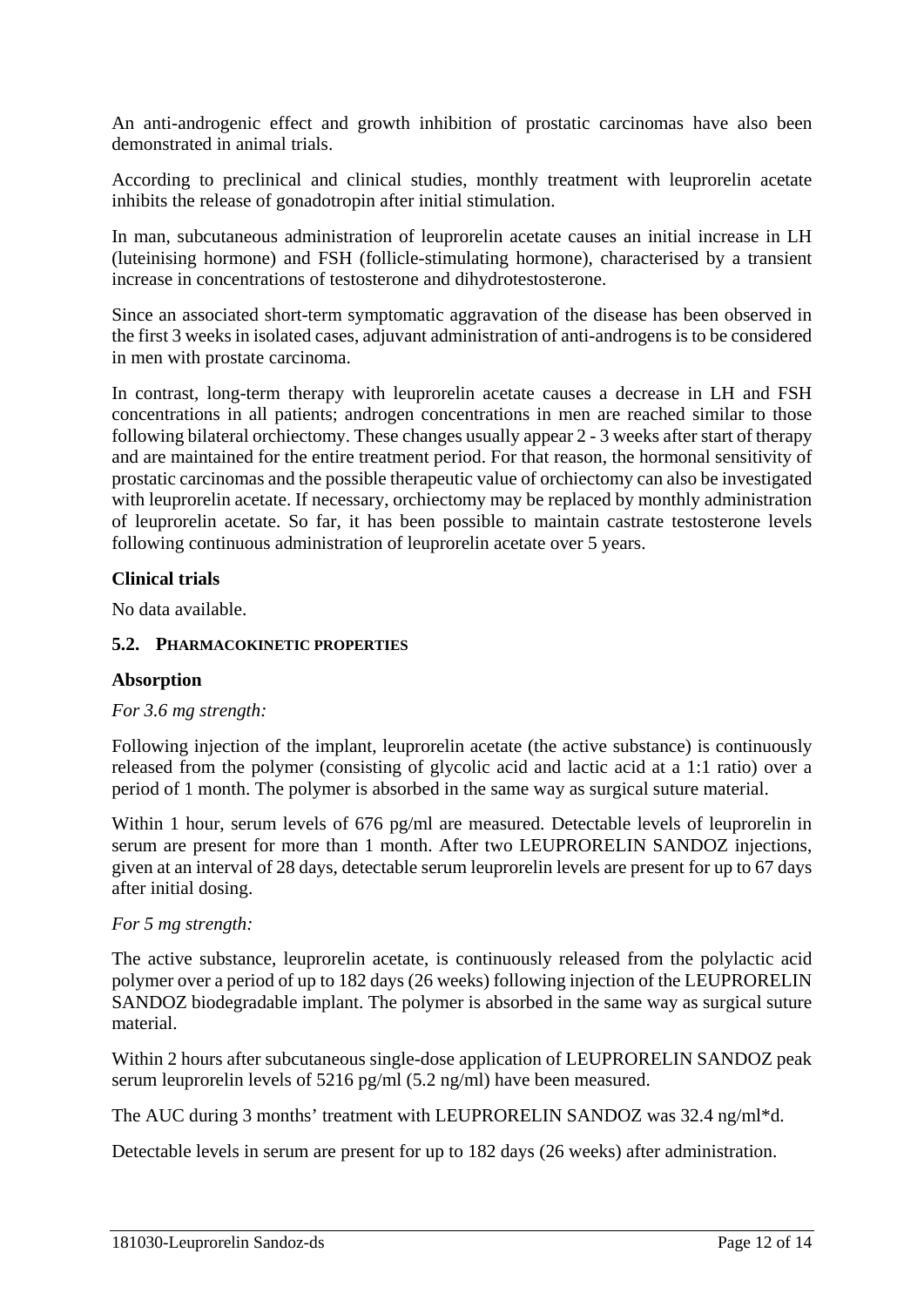### **Distribution**

The volume of distribution for leuprorelin is 36 l in men.

### **Excretion**

Total clearance is 139.6 ml/min.

### *Special populations*

In patients with impaired renal or hepatic function, leuprorelin levels were in the range of those seen in patients with healthy kidneys or livers. In some patients with chronic renal failure, higher leuprorelin serum levels were measured. However, this observation does not seem to be of any clinical relevance.

### **5.3. PRECLINICAL SAFETY DATA**

Preclinical studies on LEUPRORELIN SANDOZ have shown effects on the reproductive organs, which were expected on the basis of known pharmacological properties of leuprorelin.

### **Genotoxicity**

*In vitro* and *in vivo* studies on leuprorelin acetate for the detection of genetic and chromosome mutations yielded no evidence of any mutagenic potential.

### **Carcinogenicity**

In rats, a dose-dependent increase in pituitary adenomas was observed following subcutaneous injection of doses of 0.6 - 4 mg/kg/day over 12 and 24 months. No such effect was observed in mice over 24 months.

### **Local tolerance**

Non-clinical studies on dogs and rabbits revealed a good local tolerance of LEUPRORELIN SANDOZ.

### **6. PHARMACEUTICAL PARTICULARS**

### <span id="page-12-0"></span>**6.1. LIST OF EXCIPIENTS**

3.6 mg strength: Poly(lactic-co-glycolic acid) 1:1

5 mg strength: Polylactic acid

#### **6.2. INCOMPATIBILITIES**

Not applicable.

#### **6.3. SHELF LIFE**

3.6 mg strength: 3 years

4 mg strength: 4 years.

### **6.4. SPECIAL PRECAUTIONS FOR STORAGE**

Store below 30 °C.

#### **6.5. NATURE AND CONTENTS OF CONTAINER**